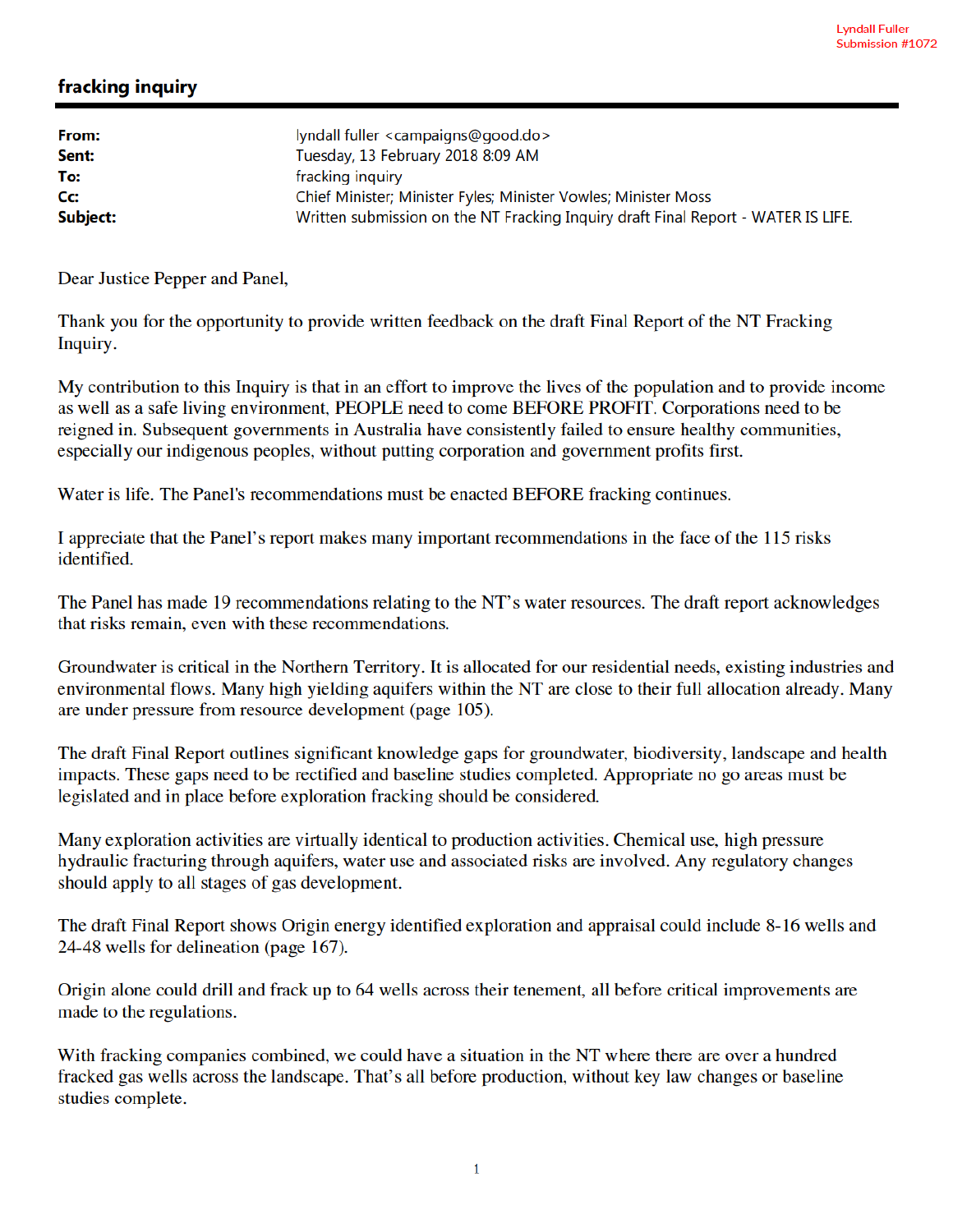Critical studies identifying no go zones will difficult to achieve in an area already littered with fracked gas exploration wells.

I support the swath of new regulations and legislation required to try and protect landholders and water. However, that work needs to happen before the oil and gas industry is permitted to start fracking in the Northern Territory again.

The below critical recommendations must be improved and work completed BEFORE EXPLORATION fracking takes place.

Recommendation 5.1 (Enforceable code of practice for abandonment of onshore gas wells)

Recommendation 5.6 (Wastewater management framework)

Recommendation 7.1 (Water Act amended for shale extraction licence and payment for water)

Recommendation 7.4 (Strategic regional environmental and baseline assessment (SREBA), including a regional groundwater model, be developed and undertaken)

Recommendation 8.4 (Fire management plan and 10 year baseline assessment)

Recommendation 9.2 (Code of practice be developed and implemented for monitoring, detection and reporting of methane emissions)

Recommendation 10.1 (Human Health Risk Assessment prepared and approved)

Recommendation 12.11 (Social impact management plan) This recommendation should also be extended to allow for the legal right to say 'no' to fracking.

Recommendation 14.1 (Design and implement a full cost recovery system for fracking regulation)

Recommendation 14.16 (Legislation to regulate seismic surveys, drilling, hydraulic fracturing, and well abandonment)

Recommendation 14.18 (Fit and proper person test)

Recommendation 15.1 (Strategic regional environmental and baseline assessment (SREBA) undertaken and no go zones implemented)

In the NT there is a saying, "Once you frack you can't go back." Exploration fracking is no different. The studies, legal improvements and no-go zones suggested by the panel are critical. They must be actioned before any further fracking exploration.

Let's not wait until the production phase to put in place critical new regulations and laws. We must avoid delays to the protection of the Northern Territory's water, landscapes and people.

Thank you for considering my feedback on this critical matter for the future of the Northern Territory.

Yours sincerely, lyndall fuller